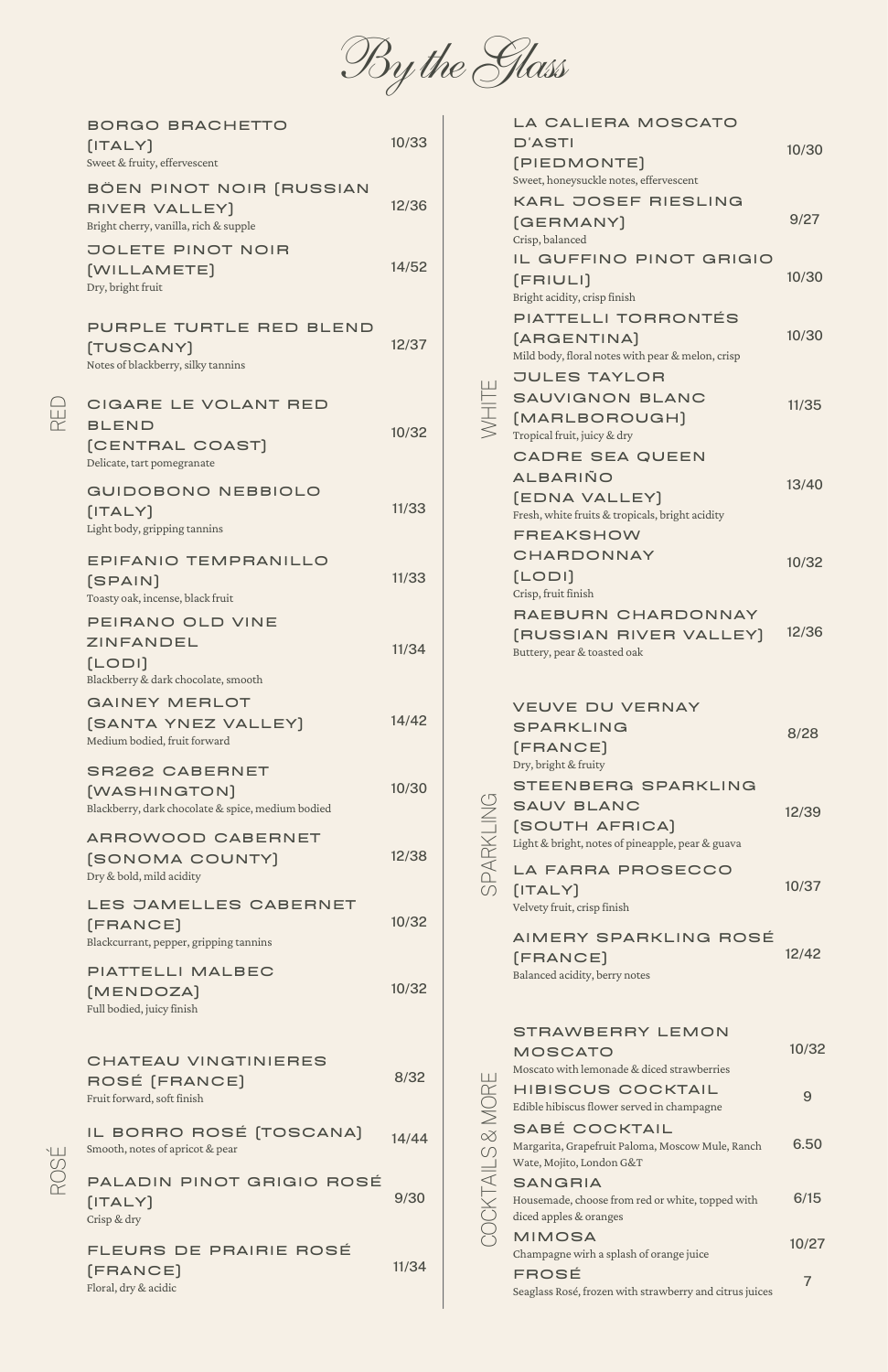

| CARPENE PROSECCO [ITALY] 35                          |    |
|------------------------------------------------------|----|
| CAN XA CAVA BRUT [SPAIN]                             | 31 |
| <b>STEENBERG SPARKLING</b><br>SAUV BLANC [CAPE TOWN] | 36 |
| LOVO PROSECCO ROSÉ<br>[VENETO]                       | 32 |
| SR262 SPARKLING ROSÉ<br>[WASHINGTON]                 | 35 |
| <b>CREMANT DE LOIRE</b><br>[FRANCE]                  | 35 |
| G.H. MUMM CHAMPAGNE<br>ROSÉ [FRANCE]                 | 46 |
| <b>GRAN MORAINE BRUT ROSÉ</b><br>[OREGON]            | 70 |
| <b>JANSZ CUVÉE [TASMANIA]</b>                        | 43 |
| DELAMOTTE BRUT<br>CHAMPAGNE [FRANCE]                 | 81 |
| <b>INSPIRATION 1818</b><br>CHAMPAGNE [FRANCE]        | 65 |
| <b>GERARD BERTAND BRUT</b><br>[FRANCE]               | 50 |
| <b>MOET IMPERIAL</b><br>CHAMPAGNE [FRANCE]           | 99 |
| ROEDERER ESTATE BRUT<br>[CALIFORNIA]                 | 70 |
| <b>GUIDOBONO SEGRETE</b><br>VIGNE BRUT [ITALY]       | 65 |
| ROSA REGALE 187ML                                    | 10 |
| <b>CHANDON 187ML</b>                                 | 13 |

|                  | <b>CORBILLIERES TOURAINE</b><br>[FRANCE]                    | 36 |
|------------------|-------------------------------------------------------------|----|
|                  | THEORIZE [NAPA]                                             | 45 |
| SAUVIGNON BLANC  | <b>MILLET SANCERRE</b><br>[FRANCE]                          | 48 |
|                  | PRAIL [ITALY]                                               | 50 |
| $\mathcal{C}$    | <b>JULES TAYLOR PINOT GRIS</b><br>[NEW ZEALAND]             | 40 |
| PINOT GRIGIO/GRI | <b>JOLETE PINOT GRIS</b><br>[WILLAMETTE VALLEY]             | 44 |
|                  | CA'MONTINI PINOT GRIGIO<br>[ITALY]                          | 32 |
|                  | <b>COLTERENZIO PINOT</b><br><b>GRIGIO</b><br>[ITALY]        | 37 |
|                  | STELLENBOSCH CREDO<br><b>CHENIN BLANC</b><br>[SOUTH AFRICA] | 47 |
|                  |                                                             |    |
|                  | CHAT TOUR DE MIRAMBEAU<br>[BORDEAUX]                        | 35 |
|                  | ARTNER BÜHLWEINGARTEN<br>RIESLING [AUSTRIA]                 | 38 |
|                  | <b>KIONA RIESLING</b><br>[WASHINGTON]                       | 28 |
|                  | <b>ERHARD RIESLING</b><br>[GERMANY]                         | 36 |
| NTERESTING WHITE | 9 IS ENOUGH BIANCO<br>[ITALY]                               | 40 |
|                  | THE NATURAL ORANGE<br><b>GRUNER VETLINER</b><br>[AUSTRIA]   | 40 |

## $\varpi$  $\Box$  $\varpi$  $\varpi$  $\equiv$  $\sqcup$ M

|                       | POP POMMERY 187ML                        | 17 |                    | <b>VETLINER</b><br>[AUSTRIA]                   | 38 |
|-----------------------|------------------------------------------|----|--------------------|------------------------------------------------|----|
|                       | <b>WILLIAM FEVRE CHABLIS</b><br>[FRANCE] | 45 |                    | <b>OTTELLA ROSES ROSES</b><br>[LOMBARDY]       | 33 |
| <b>NNOC</b>           | <b>RAEBURN</b><br>[RUSSIAN RIVER VALLEY] | 36 | $\perp$<br>$\circ$ | 9 IS ENOUGH ROSATO<br>[ITALY]                  | 40 |
| ARI                   | <b>KOKOMO</b><br>[RUSSIAN RIVER VALLEY]  | 51 |                    | <b>JACLYNN RENÉE [RUSSIAN</b><br>RIVER VALLEY) | 48 |
| $\overline{\bigcirc}$ | <b>CHASING LIONS</b><br>[CALIFORNIA]     | 35 |                    | STUDIO BY MIRAVAL<br>[FRANCE]                  | 33 |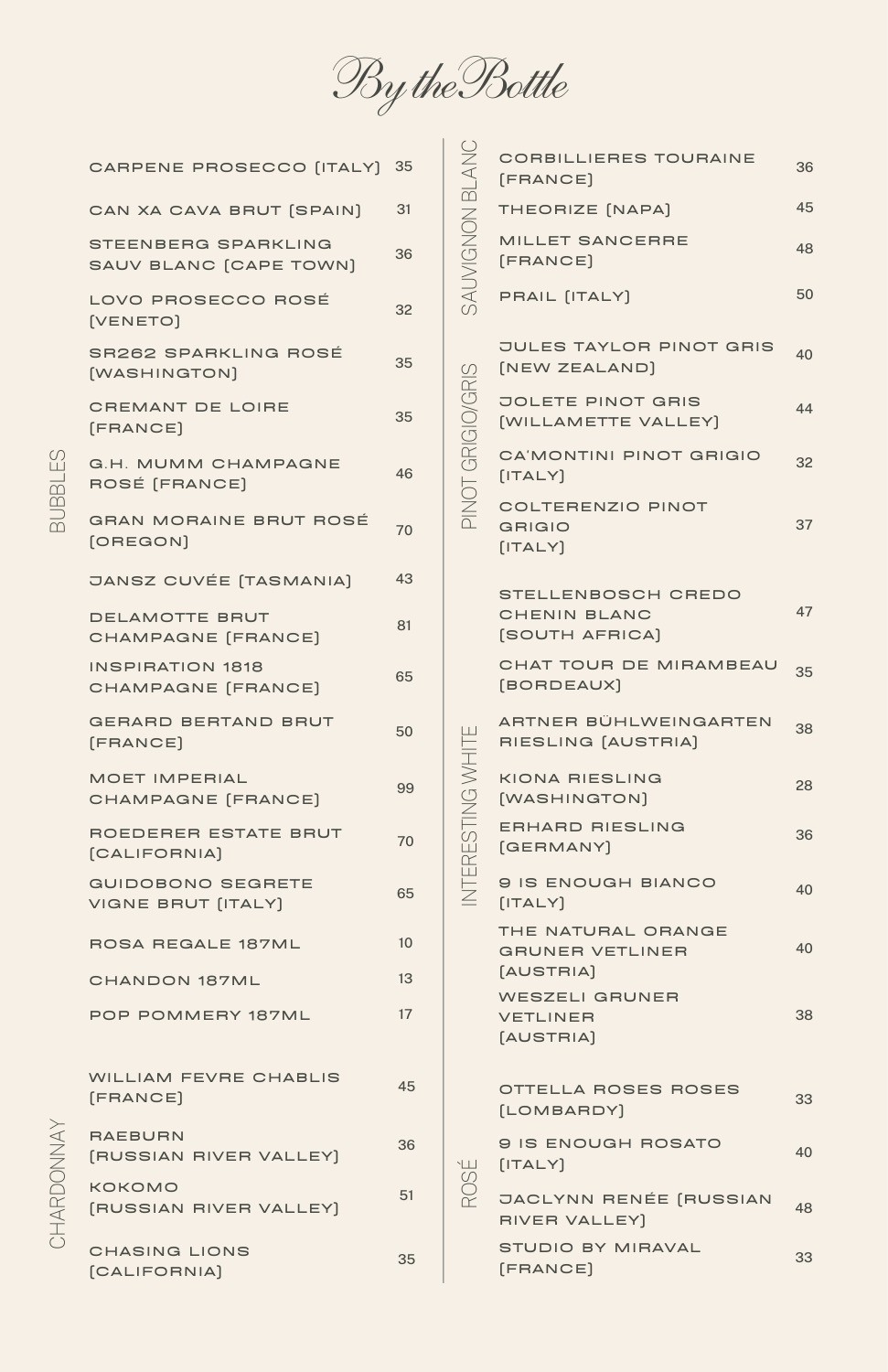By the Bottle

| 45<br>40<br>47<br>34<br>43<br>45<br>27<br>34<br>30 |
|----------------------------------------------------|
|                                                    |
|                                                    |
|                                                    |
|                                                    |
|                                                    |
|                                                    |
|                                                    |
|                                                    |
|                                                    |
|                                                    |
|                                                    |
|                                                    |
| 27                                                 |
| 33                                                 |
| CASCINA BALLARIN ROSSO<br>35                       |
| FRANCO SERRA DOLCETTO                              |
| 32                                                 |
| 30                                                 |
| 42                                                 |
|                                                    |
| 57                                                 |
| 35                                                 |
| 33                                                 |
| 33                                                 |
| 38<br>MAAL BIUTIFUL [MENDOZA]                      |
| MARTINO VINA VIOLETA OLD<br>42                     |
|                                                    |
| 35                                                 |
| 33                                                 |
| 33                                                 |
| 38                                                 |
|                                                    |

 $\bigcirc$  $\vdash$  $\boldsymbol{\mathcal{Z}}$ 

> $\triangleleft$  $\subsetfty$  $\Box$  $\hspace{.1in}$   $\hspace{.1in}$ N $\sqcup$  $\vdash$